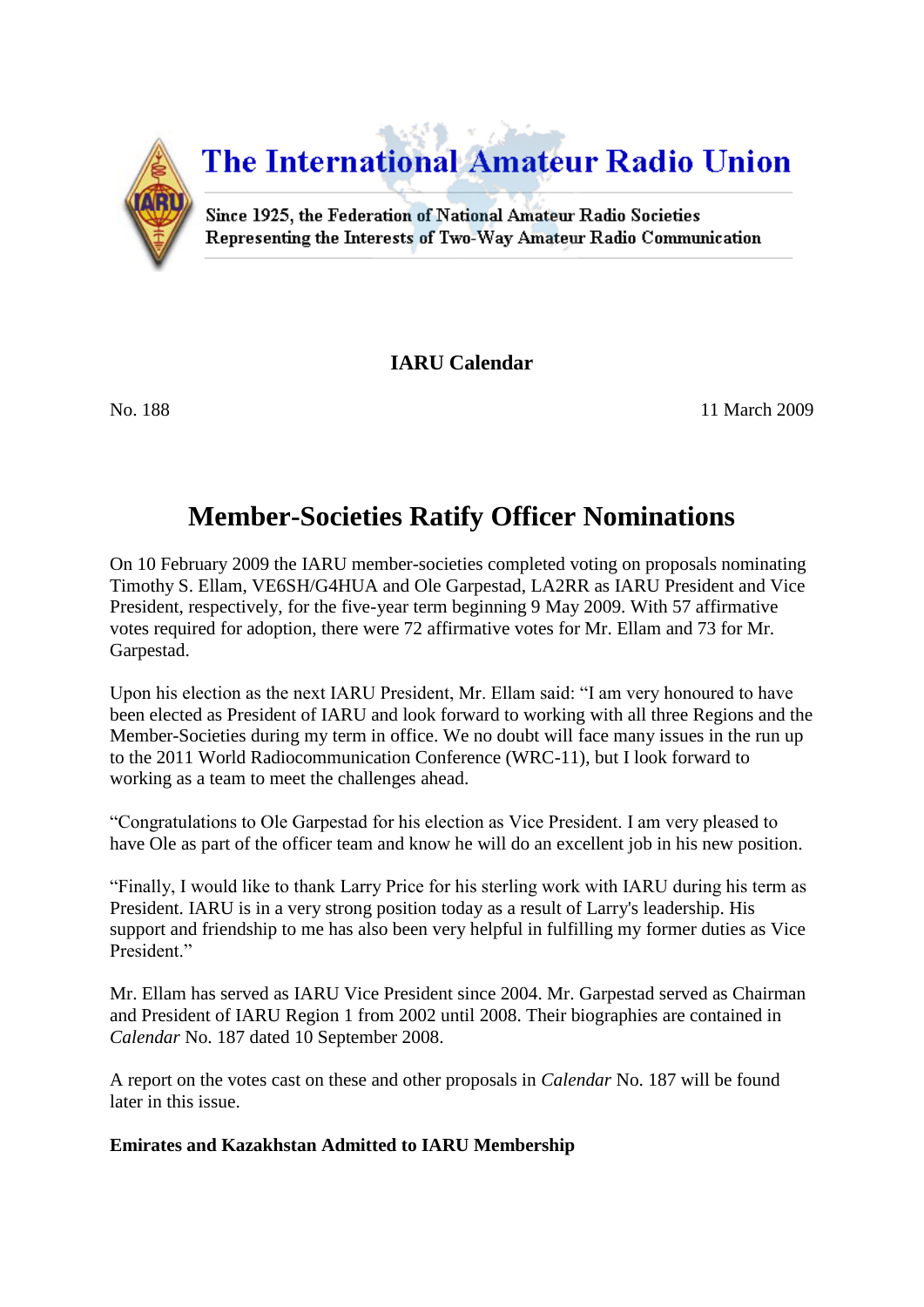The member-societies also approved the admission of the Emirates Amateur Radio Society (EARS) and the Kazakhstan Federation of Radiosports and Radioamateur (KFRR). It is a pleasure to welcome the representatives of the radio amateurs of these two important countries into the IARU.

With their admission the membership of the IARU now stands at 161, including a few member-societies that are known to be inactive.

### **Voting on Proposals 241-244**

There were 73 vote sheets received from member-societies on Proposals 241-244. All member-societies voted in the affirmative on all four proposals except the Cayman Amateur Radio Society, which abstained on Proposals 241 and 243. The following member-societies participated in the voting:

#### **Region 1**

BFRR (Belarus), ARABiH (Bosnia & Herzegovina), BFRA (Bulgaria), HRS (Croatia), CRC (Czech Republic), EARA (Egypt), ERAU (Estonia), EARS (Ethiopia), SRAL (Finland), RSM (FYR of Macedonia), REF (France), DARC (Germany), RAAG (Greece), MRASZ (Hungary), IRA (Iceland), IARS (Iraq), IRTS (Ireland), IARC (Israel), ARI (Italy), ARSK (Kenya), KARS (Kuwait), RAL (Lebanon), RL (Luxembourg), MARL (Malta), ARM (Moldova), VERON (Netherlands), NARS (Nigeria), NRRL (Norway), ROARS (Oman), REP (Portugal), FRR (Romania), ARRSM (San Marino), SRS (Serbia), SARA (Slovakia), URE (Spain), RSS (Swaziland), TARL (Tajikistan), TARC (Tanzania), UARL (Ukraine), and ZARS (Zimbabwe).

# **Region 2**

RCA (Argentina), RSB (Bermuda), LABRE (Brazil), RAC (Canada), CARS (Cayman Islands), RCC (Chile), LCRA (Colombia), RCCR (Costa Rica), FRC (Cuba), RCD (Dominican Republic), CRAS (El Salvador), CRAG (Guatemala), RCH (Honduras), FMRE (Mexico), VERONA (Netherlands Antilles), CREN (Nicaragua), LPRA (Panama), RCP (Paraguay), RCP (Peru), ARRL (USA), RCU (Uruguay), and RCV (Venezuela).

#### **Region 3**

WIA (Australia), CRSA (China), HARTS (Hong Kong), ARSI (India), JARL (Japan), KARL (Republic of Korea), ARM (Macau), PARA (Philippines), SARTS (Singapore), RAST (Thailand), and VARC (Vietnam).

The Constitution provides that a proposal is adopted "upon the casting of affirmative votes by a simple majority of the member-societies who have submitted, within the specified time, a vote or abstention, either on that proposal or in response to one of the three preceding issues of the *Calendar* which contained proposals for consideration by the member-societies." There were 112 member-societies that had so voted. Therefore, the minimum number of affirmative required for the adoption of Proposals 241-244 was 57.

Vote sheets were received after the deadline from SSTARS (Syria), MARS (Mauritius), RSGB (United Kingdom), and NZART (New Zealand). These late votes could not be counted. All were in the affirmative except SSTARS, which voted no on Proposal 242.

# **Congo (Brazzaville) Proposed for IARU Admission**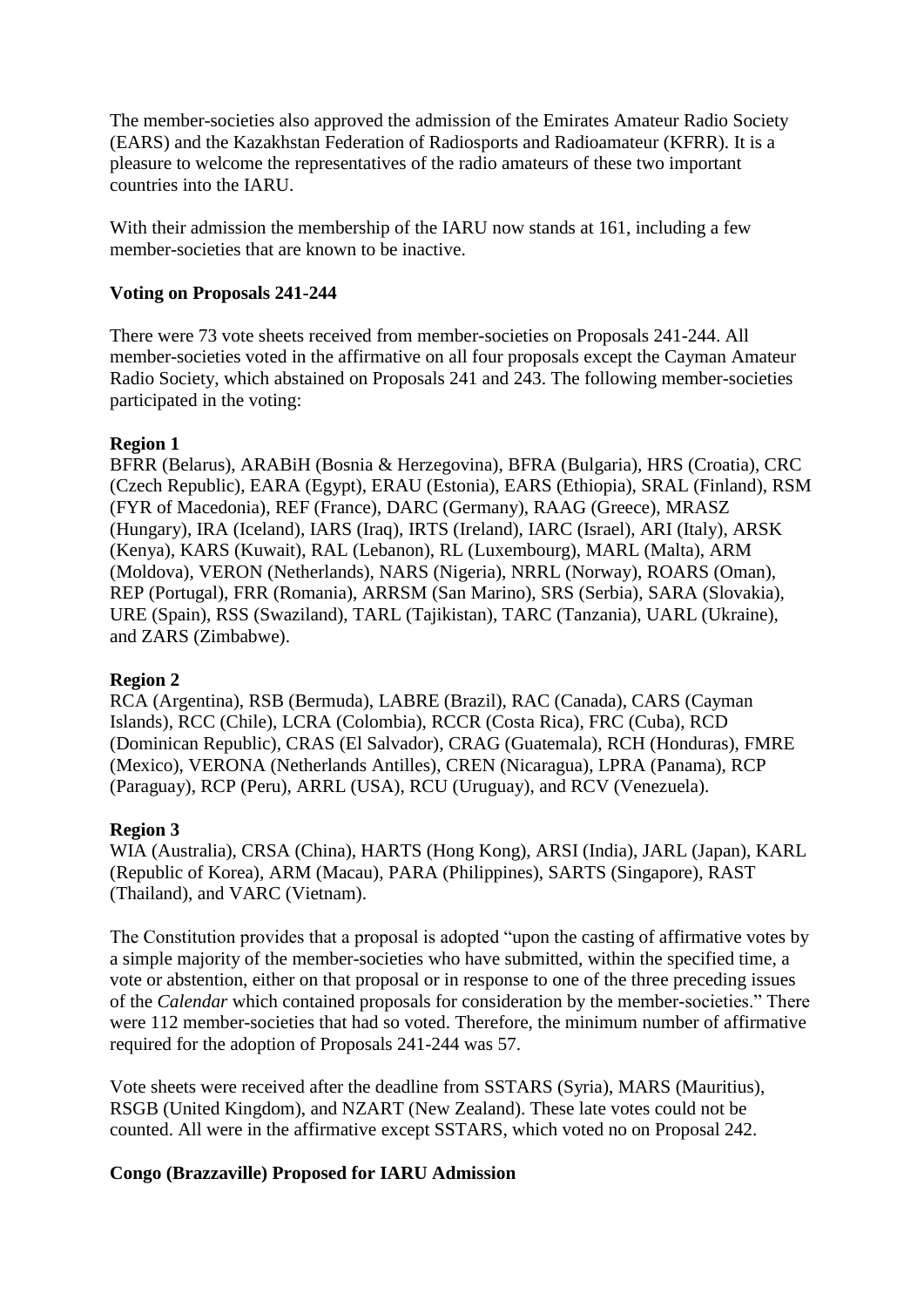Union des Radioamateurs du Congo (URAC) has applied for admission io the IARU, representing the Republic of the Congo (capital Brazzaville). Not to be confused with the Democratic Republic of the Congo (capital Kinshasa) which is already represented in the IARU by Association des Radio Amateurs du Congo (ARAC), the Republic of the Congo was formerly a part of French Equatorial Africa and became independent in 1960. Its ITUallocated call sign prefix is TN.

URAC was formed in Brazzaville on 8 October 2008. Its officers are Mao Monguimet, TN5MM, President; Ulysse Yinda, Secretary General; and Chynauldat Bangue, Treasurer. URAC lists 15 members on its roster, including three licensed radio amateurs. The official address is Union des Radioamateurs du Congo, Université Marien, NGOUABI Campus Numérique Francophone, Brazzaville, CONGO. Telephone: +242 636 7176 or 535 9489.

URAC states that it has the ability to meet its financial obligations as a member of the IARU through fees from members; that it is legally able to act in the furtherance of IARU objectives within the Republic of the Congo; that it will adequately represent the interests of radio amateurs throughout the country; and that it will adhere to the Constitutions of the IARU and of IARU Region 1.

The IARU Region 1 Executive Committee has examined the application of URAC and has found it to be in order. Therefore:

#### **Proposal No. 245**

In accordance with Bylaw 3, it is proposed that *Union des Radioamateurs du Congo* be elected to membership.

A vote sheet for Proposal No. 245 is enclosed. The closing date for receipt by the International Secretariat of votes on Proposal 245 is five months after the date of this *Calendar*, or **11 August 2009**. Votes received after this date cannot be counted.

The IARU Constitution requires that a member-society shall cast its vote in writing. Vote sheets must be signed by an authorized official of the member-society. Vote sheets may be returned by any of the following methods:

- By mail addressed to IARU, P.O. Box 310905, Newington CT 06131-0905 USA.
- By fax to  $+1$  860-594-0259.
- As a PDF or similar scanned attachment to an email sent to  $iaru@iaru.org$ .

Votes cast by fax or email attachment should be followed up with the original returned by postal mail for confirmation.

#### **World Amateur Radio Day 2009**

Each year on 18 April, radio amateurs celebrate World Amateur Radio Day. On that day in 1925 the International Amateur Radio Union (IARU) was founded. In 2009, the theme of the event is *Amateur Radio: Your Resource in Disaster and Emergency Communication.*

It is not by coincidence that last year's meeting of the IARU Administrative Council chose this subject at this time. While the Amateur Radio Service has traditionally made its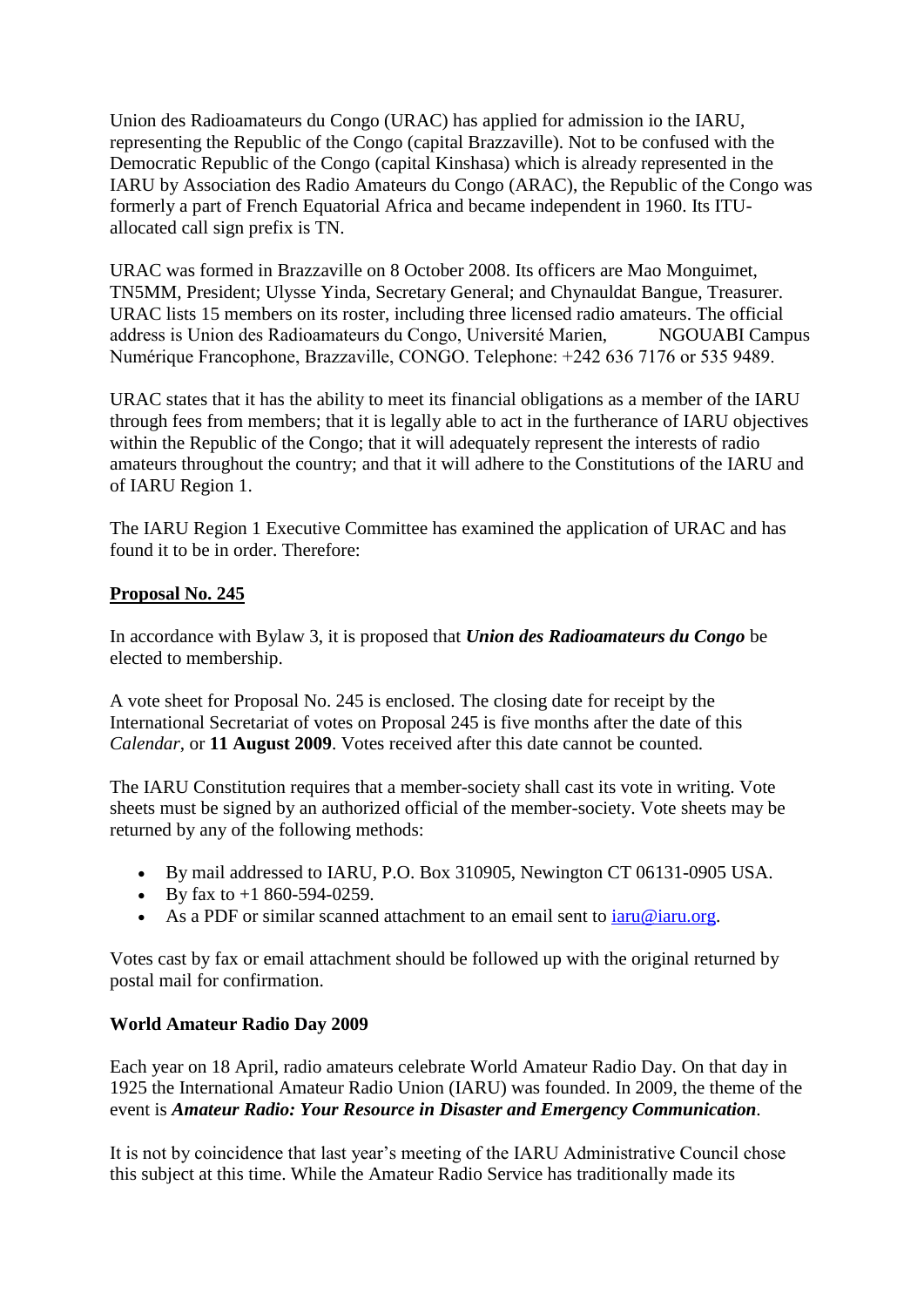contributions to emergency and disaster response ever since its very beginnings almost 100 years ago, this role has gained a lot of importance just in the recent past. It has done so mainly for two reasons:

- The number and dimension of natural as well as man-made disasters is unfortunately on the increase, and
- The modern communication technologies are increasingly complex, infrastructuredependent and therefore also increasingly vulnerable.

The Amateur Radio Services puts two equally valuable assets at its disposal for emergency and disaster prevention, preparedness and response:

- A large number of very flexible and mostly infrastructure-independent, local, national, regional and global networks, and
- A large number of skilled operators, who know how to communicate with often very limited means and to establish communications even under the most difficult circumstances.

The tools at their disposal range from the most robust means such as battery-operated stations operating in Morse code to links through amateur radio satellites and interconnectivity with the Internet, in voice, text, image and data modes. They range from local VHF networks of fixed, mobile and portable stations to shortwave networks that span the globe. All these networks are operated on a daily basis by men and women who are thoroughly familiar with their technology and their intricacies.

Telecommunications have become a commodity that society takes for granted, and the sudden loss of that service is often felt in a similar way to the loss of shelter, food and medical support. When disasters occur in regions that do not have good coverage by public networks, or when existing communications infrastructures have just been disrupted or destroyed by such events, the Amateur Radio Service comes to the rescue. Amateur Radio operators provide communications for the rescuers and relief workers and their organizations and they help to provide communications for those affected by a disaster.

In fact, contributions to emergency and disaster relief are a major argument for the preservation and the extension of the privileges the Amateur Radio Service enjoys in international and national regulations. This is one of the reasons why more and more Amateur Radio operators, through their clubs and their national societies, prepare very seriously for their role in emergencies. However, their skills can be put to use only if they are known by other first responders. Effective response to emergencies can only occur with the work of volunteers in all the various fields; from search and rescue to medical assistance and those who can provide food and shelter. Communication skills are a new, but equally vital commodity.

Activities on the occasion of *World Amateur Radio Day 2009* can be a great opportunity to spread the word about what the "hams" are doing.

*Hans Zimmermann, F5VKP / HB9AQS, IARU International Coordinator for Emergency Communications* -- *28 January 2009*